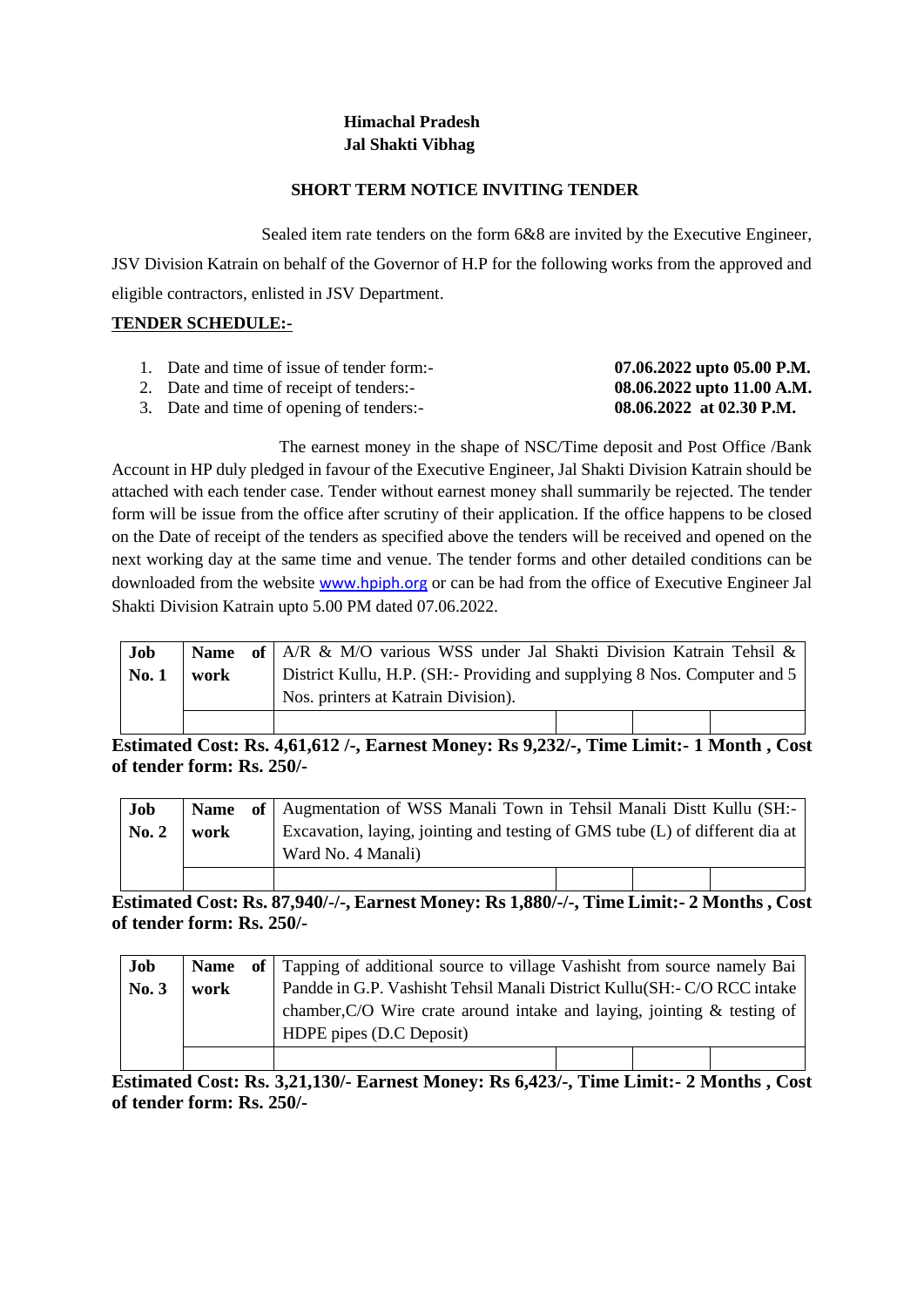| Job   | <b>Name</b> | of   A/R & M/O various LWSS under Jal Shakti Section Bashing Jal Shakti |
|-------|-------------|-------------------------------------------------------------------------|
| No. 4 | work        | Sub Division Katrain in Tehsil & District Kullu (SH:- Repair &          |
|       |             | overhauling of 25 HP pump 2 sets, 90 HP and 60 HP pump 1 set).          |
|       |             |                                                                         |

**Estimated Cost: Rs. 2,79,240/- Earnest Money: 5,585/-, Time Limit:- 2 Months , Cost of tender form: Rs. 250/-**

| Job   |      | <b>Name</b> of Retrofitting of WSS group of Villages Pichlihar, Hurang, Mandalgarh in |  |  |  |  |
|-------|------|---------------------------------------------------------------------------------------|--|--|--|--|
| No. 5 | work | Tehsil Kullu District Kullu H.P. (SH:- Laying, jointing and testing of GI             |  |  |  |  |
|       |      | Pipes 50mm dia in village Sheldi and 25mm dia in Village Jhakri & Dhara)              |  |  |  |  |
|       |      |                                                                                       |  |  |  |  |

**Estimated Cost: Rs. 1,33,527- Earnest Money: Rs 2,671/-, Time Limit:- 2 Months , Cost of tender form: Rs. 250/-**

| Job     | <b>Name</b> | of   Improvement of WSS Old Manali (Mannu Naggar) from Choil Nallah in         |  |  |  |  |
|---------|-------------|--------------------------------------------------------------------------------|--|--|--|--|
| No. $6$ | work        | G.P Manali District Kullu, H.P. (SH: - Laying, jointing and testing of gravity |  |  |  |  |
|         |             | main line from RD 0 to 1300 mtr).                                              |  |  |  |  |
|         |             |                                                                                |  |  |  |  |

# **Estimated Cost: Rs. 4,94,011/-, Earnest Money: Rs 9,880/-, Time Limit:- 2 Months , Cost of tender form: Rs. 250/-**

| Job   |      | <b>Name</b> of Construction/ improvement of WSS Matiana and Bandrol in GP Bandrol |  |  |  |  |
|-------|------|-----------------------------------------------------------------------------------|--|--|--|--|
| No. 7 | work | Tehsil & District Kullu, H.P (SH:-Laying, jointing & testing of G.I Pipe $40$     |  |  |  |  |
|       |      | mm dia in gravity main at point A-B) Job No.1                                     |  |  |  |  |
|       |      |                                                                                   |  |  |  |  |

**Estimated Cost: Rs. 3,99,840/-, Earnest Money: Rs 7,997/-, Time Limit:- 2 Months , Cost of tender form: Rs. 250/-**

| Job   |      | <b>Name</b> of Construction/ improvement of WSS Matiana and Bandrol in GP Bandrol |  |  |  |  |
|-------|------|-----------------------------------------------------------------------------------|--|--|--|--|
| No. 8 | work | Tehsil & District Kullu, H.P (SH: - Laying, jointing & testing of G.I Pipe 40     |  |  |  |  |
|       |      | mm dia in distribution system at point B-B1, B-C, G-H & H-I) Job. No.2            |  |  |  |  |
|       |      |                                                                                   |  |  |  |  |

**Estimated Cost: Rs. 1,33,661/-, Earnest Money: Rs 2,673, Time Limit:- 2 Months , Cost of tender form: Rs. 250/-**

| Job   |      | <b>Name</b> of $  A/R \& M/O$ various WSS/LWSS under JSV Division Katrain in Tehsil $\&$ |                                                       |  |  |  |  |
|-------|------|------------------------------------------------------------------------------------------|-------------------------------------------------------|--|--|--|--|
| No. 9 | work | Dist. Kullu (SH:- Manufacturing and fixing cup board in JSV Division                     |                                                       |  |  |  |  |
|       |      |                                                                                          | office building Katrain in Tehsil & Distt. Kullu H.P. |  |  |  |  |
|       |      |                                                                                          |                                                       |  |  |  |  |

**Estimated Cost: Rs. 4,55,401/-, Earnest Money: Rs 9,108, Time Limit:- 1 Month , Cost of tender form: Rs. 250/-**

| Job                         |  | <b>Name</b> of $AR \& M/O$ various WSS under Jal Shakti Division Katrain Tehsil & Distt. |
|-----------------------------|--|------------------------------------------------------------------------------------------|
| $\vert$ No. 10 $\vert$ work |  | Kullu H.P. (SH: - Providing & fixing of photostat machine Kyocera TAS                    |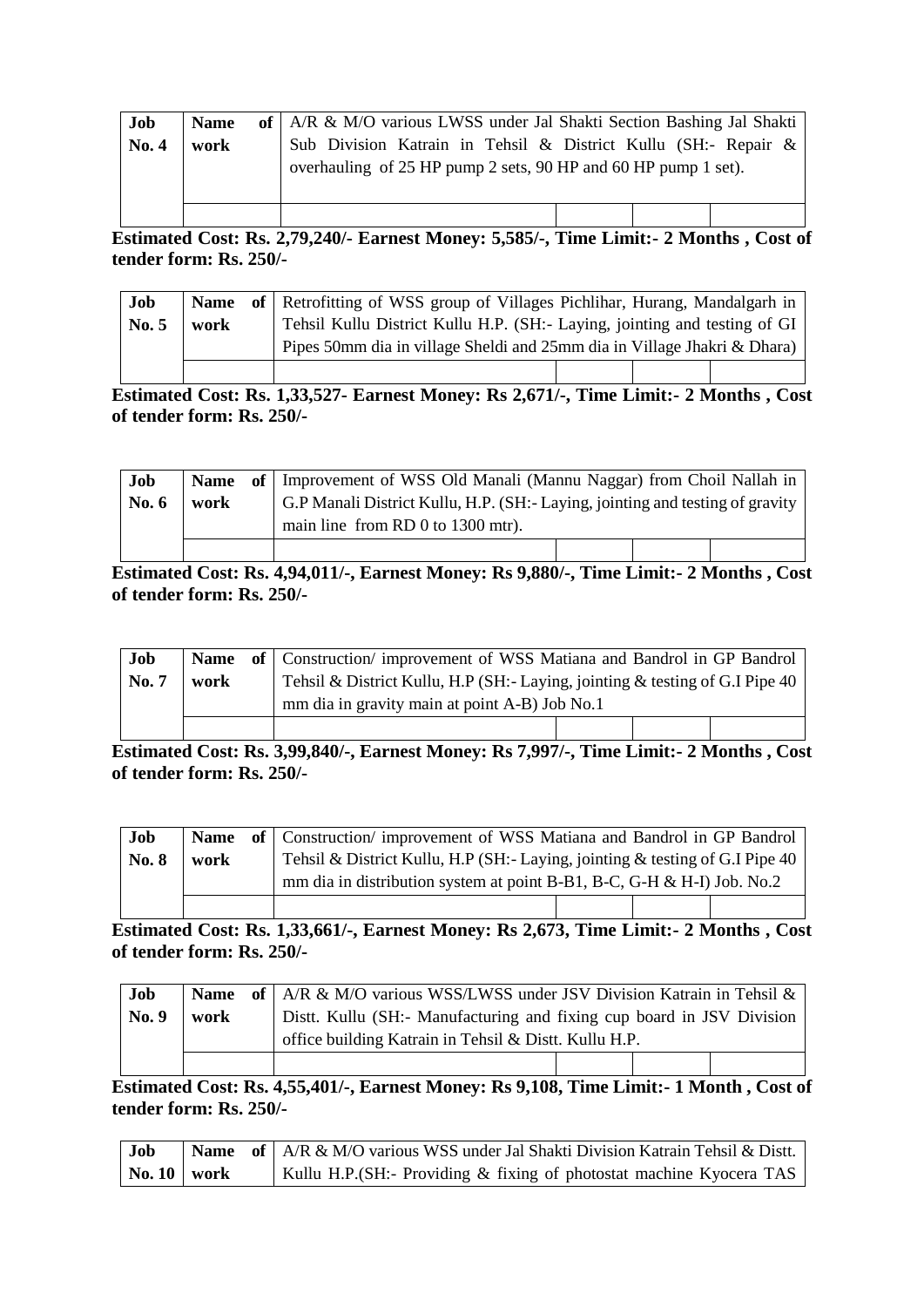|  | Kalfa 2321, 7.5 KVA UPS with inbuilt Isolation Transformer including 15 |  |  |  |  |  |
|--|-------------------------------------------------------------------------|--|--|--|--|--|
|  | No. SMF 100AH Exide Batteries, metal stand and other Accessories)       |  |  |  |  |  |
|  |                                                                         |  |  |  |  |  |

**Estimated Cost: Rs. 4,83,737/-, Earnest Money: Rs 9,675, Time Limit:- 1 Month , Cost of tender form: Rs. 250/-**

| Job                               |  | Name of   A/R & M/O various WSS/LWSS under Jal Shakti Division Katrain Tehsil |  |  |  |
|-----------------------------------|--|-------------------------------------------------------------------------------|--|--|--|
| $\text{No. } 11 \mid \text{work}$ |  | & Distt. Kullu H.P. (SH: - Providing & supplying furniture to newly created   |  |  |  |
|                                   |  | Jal Shakti Division Katrain in Tehsil & District Kullu H.P.)                  |  |  |  |
|                                   |  |                                                                               |  |  |  |

**Estimated Cost: Rs. 4,48,684/-, Earnest Money: Rs 8,974, Time Limit:- 1 Month , Cost of tender form: Rs. 250/-**

## **General Conditions.**

- 1 The contractors/firms should possess the following documents (Photocopy to be attached):-
- (i) Latest renewal/enlistment of contractor's registration.
- (ii) PAN No and GST Registration.
- (iii) EPF Registration No before award of work.
- 2. Draft Notice Inviting Tender/ Drawing/ specifications can be seen in the office of the undersigned on any working day between 11.00 A.M. to 4 P.M.
- 3. Ambiguous/ telegraphic/ conditional tenders or tenders by fax shall not be entertained/ considered in any case.
- 4. The Executive Engineer, reserves the right to accept/reject/cancel any or all tenders without assigning any reasons.
- 5. The tender form will not be issued to the defaulter contractors.
- 6. The offer shall remain valid up to 120 days after the opening of the tenders.
- 7. The contractor must quoted their rates both in words as well as in figures.

Executive Engineer JSV Division Katrain On behalf of the Governor of HP

No. EE-JSV-Katrain-CB-TA-NIT/2022-23- 1295-1344 Dated:-28.05.2022

## **Copy forwarded to the following for information: -**

- 1 The Engineer-in- Chief, JSV Department Shimla.
- 2 All the Chief Engineer, JSV Department.
- 3 All the Superintending Engineer, JSV Department.
- 4 All the Executive Engineer, JSV Department.
- 5 The Deputy Commissioner, Kullu.
- 6 All the Assistant Engineer, under this Division.
- 7 All the head of the Branches under this Division.
- 8 Notice Board.